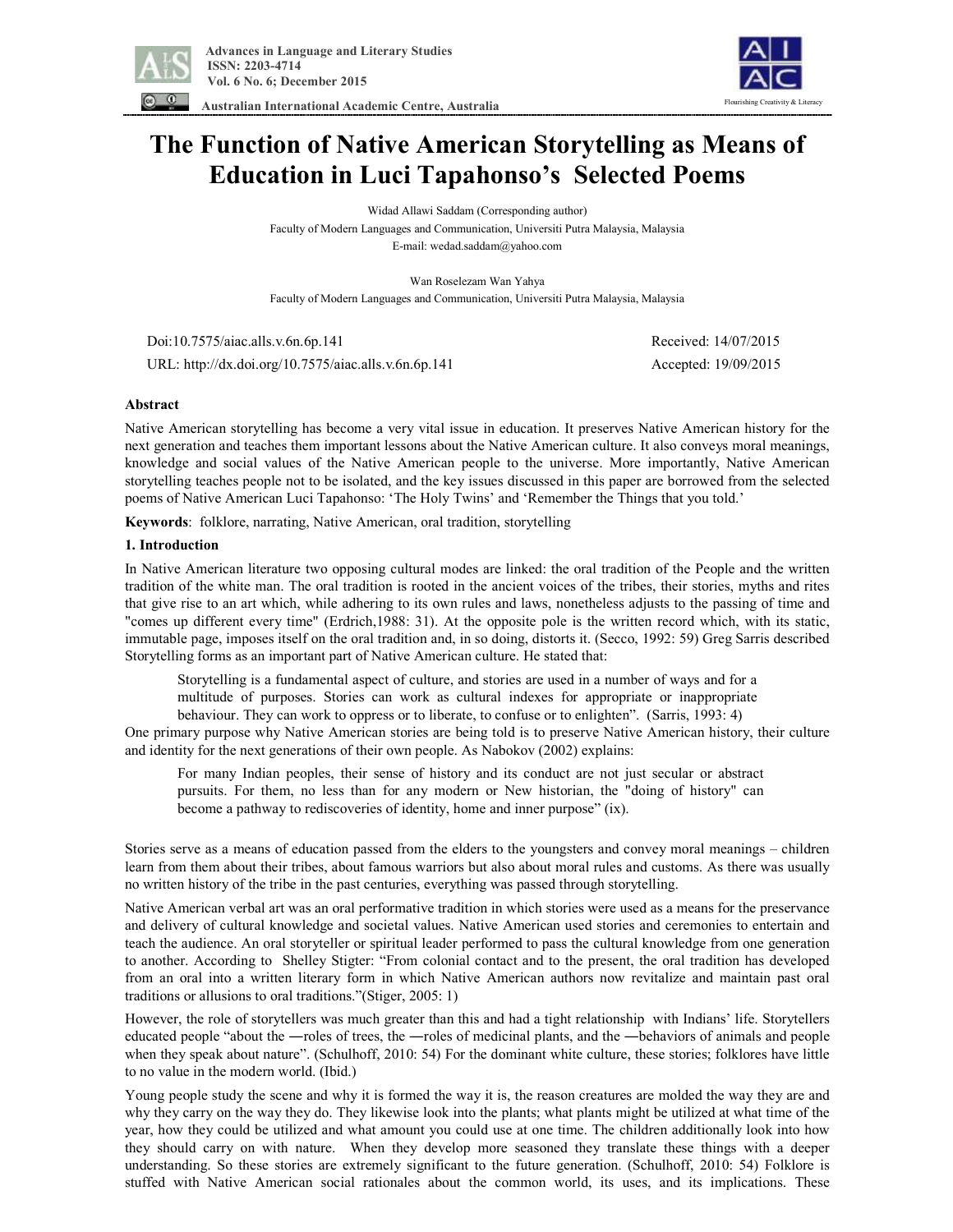enlightening stories are not kept private. They are however taught, told again and again, as their capacity to standardize youth and fortify this perspective to grown-ups (Berkes, 1999: 23).

American Indians were, because of necessity, very practical peoples whose physical survival was often in jeopardy. They delighted in jokes and funny tales, but many of their stories dealt with very serious social, moral, environmental, and psychological problems central to their immediate wellbeing. The violent, impossible and weird features of their narratives were not escapist fantasizing, but a means for imagining real and common situations, feelings, attitudes, beliefs of the utmost importance to the functioning of their societies. They thought of storytelling as an exercise. Indian stories were intended to highlight and evaluate the deepest personal emotions and the most fundamental social structures that allowed a community to function productively and enduringly. (Kroeber, 2008: 6).

But these violent exaggerations with which their stories were bound, were means for arousing awareness of private feelings that few of us ever express publicly. What seem to us absurdities are dramatizing modes to enable Indian listeners to explore in their minds the most essential and sacred principles of the institutions upon which their society is founded and depends for its successful continuance. (Ibid.)

For us, stories are usually light entertainment, trivial amusements, with which we while away – waste – time. For Indians, storytelling was their most important cultural activity. Every one of their most sacred rituals was rooted in a narrative. Storytelling articulated the foundational systems and commitments by which each unique cultural life was formed, and at the same time it was the primary means by which those systems and commitments could be examined so as to be better understood, sustained, modified, and improved. (Ibid.)

Their narratives seem to us strange because they are far more culturally serious than the stories we read and watch on television, and they demand far more daring, adventurous, and ultimately responsible imagining that we are trained to bring to our story responses. We cannot begin to comprehend the power of these narratives until we recognize that nothing that is strange or exaggerated in them is told simply for superficial effect. (Ibid)

Native American storytelling was focused on helping people understand their place in the natural world. Native American tales were part metaphorical, part real, part spiritual, part mythological, part instructional and part transformational. Most of all, however, they were entertaining and memorable to the audiences who heard them. This guaranteed these stories would be remembered and passed down to the coming generations, who needed to understand who they were, where they had come from, and why the world is the way it is, if they were to survive and prosper in the challenging times that were – and still are - always just ahead. ('Storytelling Traditions of Native Americans', 2004)

#### **2. Storytelling as a Traditional Approach to Education**

Narrating is one of the soonest method for societal correspondence (Tooze, 1959: 24). Around American Indians, narrating is a method for correspondence and additionally excitement. Utilizing narrating to transmit instructive messages is a universal pedagogical system polished by numerous American Indian tribes (Moody, 1984: 8). The American Indian society is looked after through recounting stories, especially on the grounds that it is a society dependent upon oral instead of composed custom. The spoken word is the thing that gives life and meaning to Indian history and traditions. Songs, chants, curing rites, prayers, lullabies, jokes, personal narratives, and stories most importantly are the means by which Indians transmit the heritage of their most significant lessons from one generation to the next. (Hodge, 2011)

American Indian stories address each believable circumstance. They are insignias of living religion and regularly allude to an inventor who is aided by supportive creatures. They demonstrate the starting point of the area, seas, individuals, creatures, plants, the sun, the moon, planets, stars, fire, and ice. Stories likewise give solid structure to the qualities and practices that connect to current eras with their progenitors. They indicate antiquated social requests and everyday life, how families are sorted out, how political structures work, how men chase and fish, and how power is partitioned between men and ladies. Stories are filed for suitable and improper practices; they give illustrations to copy or to evade. They show kids and remind grown-ups where they fit in, what their social order wants of them, and how to live agreeably with others and be mindful, commendable parts of their tribes. (Ibid)

In spite of the fact that American Indian stories give stimulation, their basic role is to teach. There may be a given time, spot, and individual to recount a given story. Oral histories and other unique sorts of stories were frequently the right of specific families, elderly folks, heads, and medication individuals. These people had parts that obliged particular sorts of information. These storytellers were instructors who imparted the history and memory that held the tribe's group shrewdness; they were prepared to present stories in ways that reflected antiquated learning. Their crowd was relied upon to listen mindfully from starting to end, to take in these stories for future eras, and to support the coherence of the story through time.(Ibid.)

Stories are often used for teaching and sometimes to disciplining people about important cultural issues, especially among Native Americans who live in close proximity to each other. In her interview with Jim Meadows, Luci Tapahonso said:

"Well, I think in Navajo tradition, it is probably different in that stories are used to teach, to instruct, may be sometimes to discipline, to show the listener how the experience is similar to or not as unusual as one may think. And this would be in terms of where a person or situation in which a person might be feeling isolated or a person might be feeling bad about a certain situation, and the story is told to show that this has happened before and to show how someone has managed to get free of whatever situation it is." (qtd. In Brill de Rameriz142)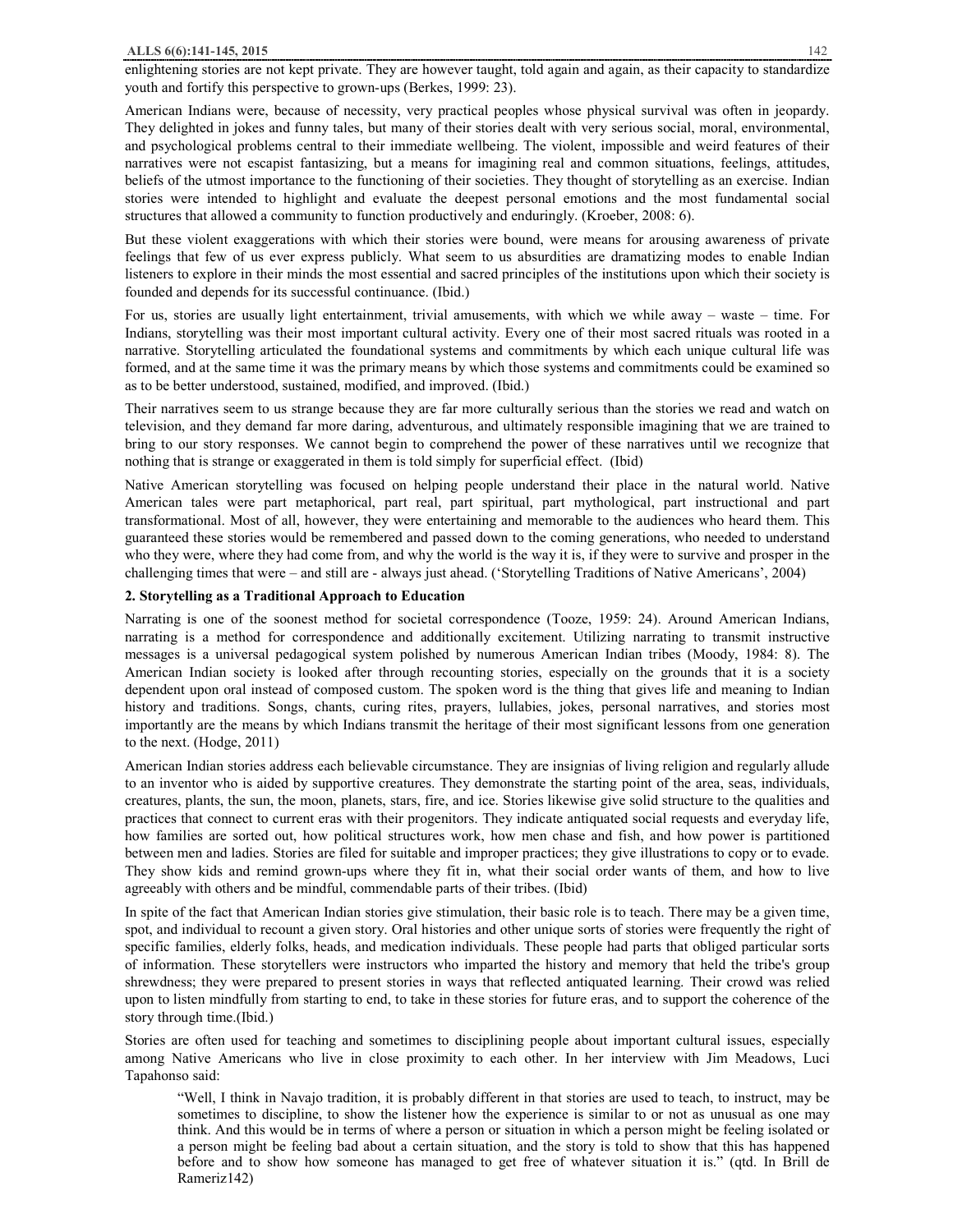In other words, Tapahonso emphasizes that Native American people often share their common experiences to learn from each other, and their stories often provide them with good insight for their future undertakings.

Part of the values of the Natives is their wisdom and ability of teaching and applying healing powers among their family members. In 'A Radiant Curve', Luci Tapahonso has told some traditional Dine stories with the central theme of illustrating her family's wisdom of keeping traditional Dine values and the significance of such wisdom to her family members as well as to the Dine Nation. By the occasional usage of the Dine language in her short stories, Tapahonso has expressed the significance of traditional ceremonial events within nuclear families which are extended to people that are not blood relatives. Mixing several Dine texts with short definitions in her stories, such as 'Shisóí' – to mean 'my daughter's child' at one instance and 'my grandson' at another instance, Luci was able to demonstrate the importance of the Dine language to the characters of her story and to her family in real sense. Tapahonso has mixed the characters of her short stories with the members of her family to express the strong bonds of love that exist among Native American families – such as husbands and wives, parents and children as well as grandparents and grandchildren. Furthermore, by incorporating the Dine language in her poetry collections and explaining the Dine texts promptly Tapahonso is able to keep her non-Dine readers on track. Tapahonso was also able to show the significance of storytelling to her family and to the Dine people in general.

Through storytelling, adults and children interact within the family, with the adults being considered as the teachers and the children as students. Tapahonso's choice and use of words does not only imply what happened in the past but also what happens when the Natives come together as a tribe or a family –a central holy space (Dean Reader:89). This in essence is Tapahonso's important contribution to the Native American world by translating the culture of the natives into her poems because "translator is like a messenger that must understand the message fully and transfer it to the TL [target language] in way that seems appealing to the reader"(Babaee, Wan Yahya, & Babaee, 2014:17) and "the process of translation enriches the literary learning experience; … and ways by which one culture differs from another, and ways one can bridge cultural gaps." (Merican & Hashim, 1994:150).

In Tapahonso's 'Remember the Things They Told Us' the significance of remembering the counsel of the 'The Holy People' was echoed. Counsels like nurturing the children and observing the taboos of pregnancy were highlighted. Tapahonso wrote that the Native mothers should not forget to place pollen on their children's tongues and bury their infants' stomach knobs properly.

> Before this world existed, the holy people made themselves visible by becoming clouds, sun, moon, trees, bodies of water, thunder rain, snow, and other aspects of this world we live in. That way, they said, we would never be alone. So it is possible to talk to them and pray, no matter where we are and how we feel. Biyázhí daniidlí, we are their little ones. (1-5)

Tapahonso wanted her fellow Diné women to remember the teachings of the Holy People – their ancestors and also pass them across to the generations after them in order to sustain the Dine culture. To Tapahonso, passing on of the cultural stories and heritage of the Diné tribe can sustain the younger children more than milk would do. Tapahonso further advised the Navajo children to remember the treasures and the good tidings that the Holy People left for them to inherit and to also remember the important lessons they were taught by those loving ancestors. She then recalled some of the teachings – 'never cook while angry, so as not to transfer the discord to the food'. According to the ancestral teachings of the Natives, if one cooks food while angry, one's anger would be transferred to the food and whoever eats the food would become angry. Hence, they were taught to think of good things while cooking.

Tapahonso's writing was characterized by a resonant tune that depicted her love for the Navajo culture and her keen attachment with the beauty and strength of her people and her homeland (Cline, 1997):

> Since the beginning, the people have gone outdoors at dawn to pray, The morning light, *adinídíín*, represents knowledge and mental awareness. With the dawn come the holy ones who bring blessings and daily gifts, because they are grateful when we remember them.

When you were born and took your first breath, different colors and different kinds of wind entered through your fingertips and the whorl on top of your head. Within us, as we breathe, are the light breezes that cool a summer afternoon, within us the tumbling winds that precede rain, within us sheets of hard-thundering rain, within us dust-filled layers of wind that sweep in from the mountains, within us gentle night flutters that lull us to sleep. To see this, blow on your hand now. Each sound we make evokes the power of these winds and we are, at once, gentle and powerful. (6-20)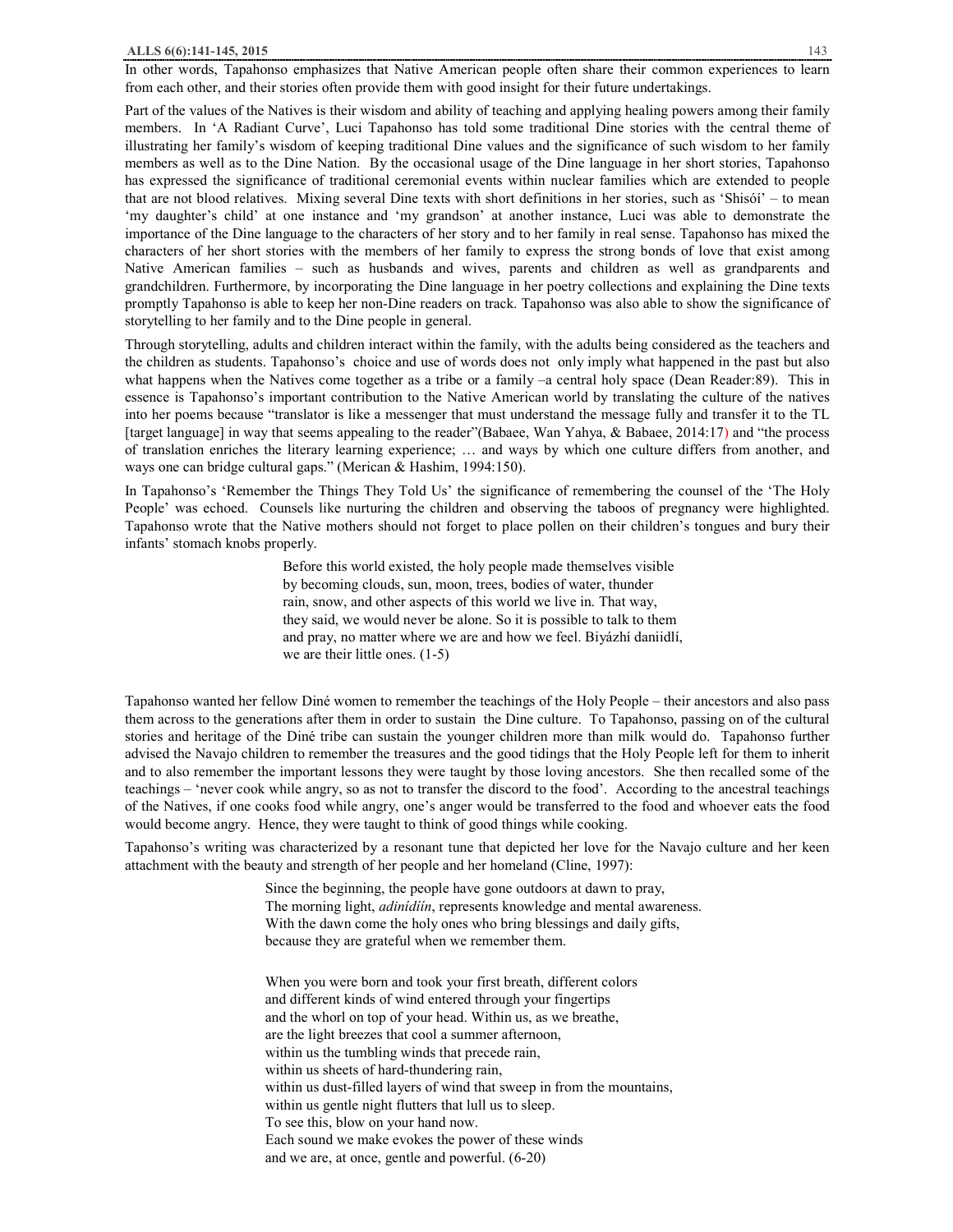In her poem, 'The Holy Twins' Tapahonso tells about the profound distress of the Native American children and the expectant insistence that they exhibited as they grew older, evolving with an understanding of their moments of youthful predicaments, being enslaved into a strange world. The narrative facade of Tapahonso's 'The Holy Twins', tells of the fatality of an entire community that became casualties of rabies because they were surrounded by dogs and haunted by the bereavement of the survivors of the events who were predominantly children. The truths in Tapahonso's story lines connect one generation of the Native Americans with another and reflect the notion of resistance against colonial intrusion and the loss of lives and cultural heritage.

> Ours was play-filled childhood; irrigation ditches ran deep During the summers. We played in the water and dirt, then inscribed ABCs and numbers onto the smooth ground. Our cat Polly died Of rabies; then all the pets had be shot, some in the rib cage As they thrashed in panic (1-5)

Tapahonso's 'The Holy Twins' shows that no one is exempted from the pain of losing their loved ones, or dying themselves in spite of their years of existence, skin color or belief. Over the centuries and across all civilization these agony has remained unavoidable in human history. The last words in each of the lines of the poem inscribe a general understanding of the poem's tone in minds of the readers. Her choice of words such as "deep," "die," "cage" and "bruise," reverberates the foreseeable agony of the "loss and love" of cherished lives cited in the poem's concluding lines.

> Mark this down, we've paid our dues. Our hearts are inscribed With loss after loss. For some reason, after everything, our rib cages Held up and continued to cradle tender hearts. They must have figured That all the prayers and careful teachings would prevent bruises That would weaken us. Our love for those homely animals was deep. (31-35)

## **3. Conclusion**

This paper has attempted to underscore the moral meanings, knowledge and social values of the Native American people to their younger generations and the universe as a whole, on the basis of some selected works by Luci Tapahonso. The paper has highlighted on the link between two opposing cultural modes: the oral tradition of the people and the written tradition of the white man. The paper has also underlined the essence of Native American stories as means by which they attempt to preserve their culture and identity for the next generations of their own people.

Implications of the Native American folklore in the current age of civilization is that it educates the youngsters and convey moral lessons and meanings about tribes and customs of the ancient people. Overall, Tapahonso's writings have shown that the Native American people often share their common experiences to learn from each other, and their stories often provide them with good insights for their future undertakings. Hence, her writing is characterized by a resonant tune that depict her love for the Navajo culture and her keen attachment with the beauty and strength of her people and her homeland.

## **References**

Babaee, S., Wan Yahya, W.R. & Babaee, R. (2014). Creativity, Culture and Translation. *English Language Teaching*, *7*  (6). pp.14-18.

Berkes, F. (1999). *Sacred Ecology: Traditional Ecological Knowledge and Management Systems*. Philadelphia: Taylor & Francis.

Brill de Rameriz, S. (1999). *Contemporary American Indian Literature & the Oral Tradition*. Tucsan: U of Arizona P. Erdrich, L. (1988) *Tracks*. New York: Holt.

Hodge, F. S., Pasqua, A, Marquez, C.A. & Geishirt, B. (2011). Utilizing Traditional Storytelling to Promote Wellness in American Indian Communities. http://www.ncbi.nlm.nih.gov/pmc/articles/PMC3098048/

Kroeber, K. (2008) *Native American Storytelling: A Reader of Myths and Legends*. Malden: Blackwell Pub.

Merican, F., & Hashim, R.S. (1994). The translation process: making links and enhancing literary appreciation. *A View of our own ethnocentric perspectives in literature.* UKM, Bangi: Fakulti Pengajian Bahasa, pp.145-152.

Moody, LE. & Laurent, M. (1984). *Promoting health through the use of storytelling*. Health Education.

Nabokov, P. (2002). *A Forest of Time: American Indian Ways of History*. New York: Cambridge.

Sarris, G. (1993). *Keeping Slug Woman Alive: A Holistic Approach to American Indian Texts*. Berkeley: University of California.